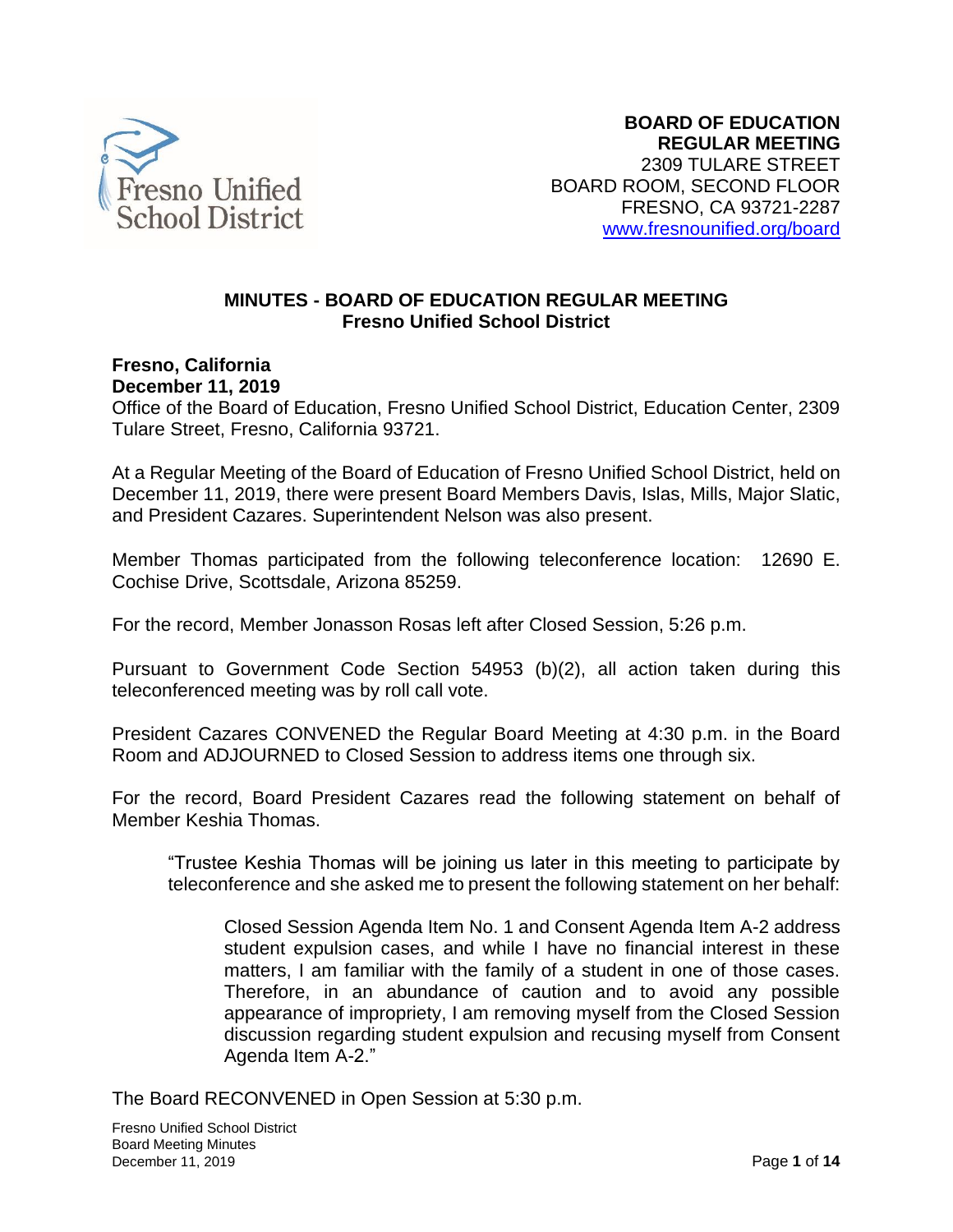#### **Staff Present**

 Information Officer Henry, Chief of Labor Relations and Human Resources Idsvoog, Chief Technology Officer Madden, Chief of Operations Temple, Executive Director McCulley, Deputy Superintendent/CFO Quinto, Chief of Equity and Access Sanders, Chief Executive Director Plascencia, Administrative Analyst Jensen and Chief of Staff Chavez.

#### **Reporting Out of Closed Session**

For the record, there were no items to report from Closed Session.

#### **PLEDGE OF ALLEGIANCE**

 Ms. Jessica Castaneda, a parent from Homan Elementary School led the Pledge of Allegiance.

#### **HEAR Reports from Student Board Members**

 The Board heard a report from Student Board Members Camarillo and Romero regarding their attendance at the California School Boards Association Annual Conference; and, students from Wawona Middle School spoke about what they love about being a student at Wawona.

#### **HEAR Report from Superintendent**

- • Highlighted, Friday December 13 is the official end of period two for this academic year, parents can expect a second report card in the second week of January 2020.
- • Reminded, the LCAP Goals Survey is available to provide feedback, and the community engagement workshops will happen in January and February. Meetings will take place in each region and all workshops will provide childcare, dinner and translation services. Plus, each adult participant will receive a free ticket to the Fresno Chafee Zoo for their participation. Students, parent and community input is vital to our district determining where we will invest our dollars directly to improve student outcomes.
- • Shared, on Tuesday we had a wonderful surprise at Sunnyside High School, The Milken Foundation selected teacher Katie McQuone to receive the Milken Award, which includes a \$25,000 unrestricted grant. Katie has helped students to find their voice – and share them with the community. Katie leads the school's Video Production Academy, in which nearly 100 students learn digital and social media skills. Katie is a graduate of Sunnyside High School and of the California Partnership Academics program in which she now teaches. Congrats to Katie!
- held at Hoover High School. Over 130 students from 13 schools participated in the League of Legends competition. Congratulations to Sunnyside who took first place, • Shared, this past Saturday, our 3rd annual FUel eSports League tournament was Roosevelt who took second and Edison came in third place.
- • Acknowledged, this Friday is the last day of school before Winter Break and all our students and staff will get a much-deserved break. However, even when school is out, we take care of our kids and our community.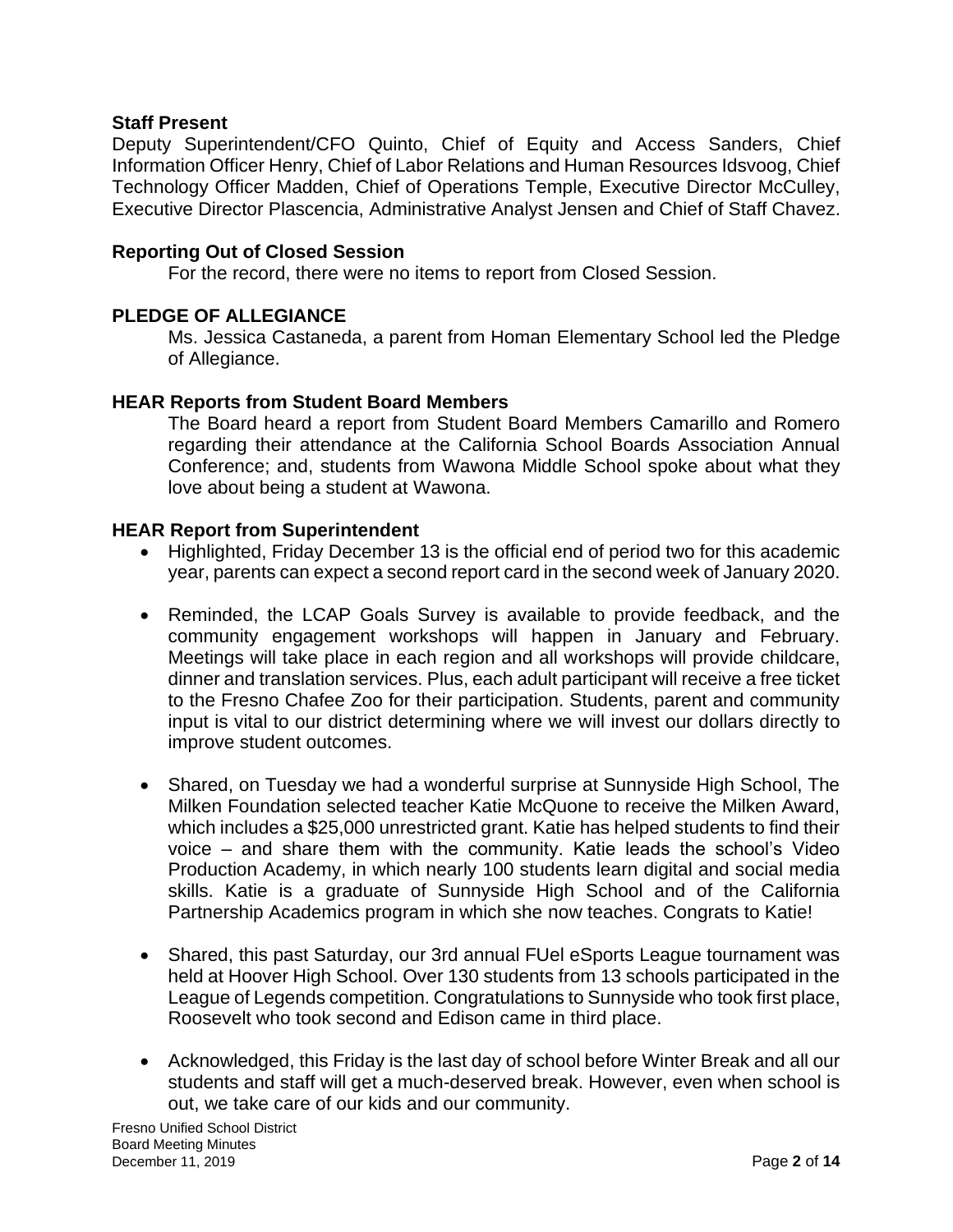• Our Free Winter Meals program will take place between December 14 and January 5, 2020. Meals will be available for all youth ages 1 through 18. Youth do not need to be Fresno Unified students and there is no registration necessary. For a list of sites and times, check our website.

## **BOARD/SUPERINTENDENT COMMUNICATIONS**

 **Member Mills** – Apologized for missing the CSEA Annual Holiday Dinner; Acknowledged staff for an excellent Silent Sleigh event. Acknowledged sites for getting more inclusive in holiday programs.

 **Member Major Slatic** – Requested information as follows: Information pertaining to an incident at Bullard; Information pertaining to Conterra Fiber Optic; Information pertaining to wrestling program fund raising funds; Information pertaining to incident at Fresno High School summer school; Information pertaining to standards while employed by Fresno Unified; Information pertaining to the Bullard cheer incident.

 **Member Davis** – Thanked staff at sites for invitations to holiday events. Thanked Parent University for the Hmong traditional dress they provided her a few years for district students. Shared information pertaining to an event taking place at Sunnyside High School in collaboration with Cornerstone Church. Thanked Superintendent for leading the way in showing our students are worth investments. ago. Thanked community groups that provide books, bikes, backpack, and food

 participation in the anti-vaping public service announcement. Thanked community **Board President Cazares** – Thanked Student Member Camarillo for his and fellow Board Members for opportunity to be Board President.

# **OPPROTUNITY FOR PUBLIC COMMENT ON CONSENT AGENDA ITEMS**

 **Ashley Rojas –** Spoke to need for humanity centered and culturally responsive healing, and operating through the lens of normalizing adolescent behavior.

 On a motion by Member Mills, seconded by Member Davis, the consent agenda was approved, apart from Agenda Items A-2, A-9, A-14, A-15, A-16, and A-20 which were pulled for further discussion, on a roll call vote of 6-0-0-1 as follows: AYES: Board Members: Davis, Islas, Mills, Major Slatic, Thomas, and Board President Cazares. ABSENT: Member Jonasson Rosas.

# **A. CONSENT AGENDA**

### **A-1, APPROVE Personnel List**

 **APPROVED as recommended**, the Board binders is the Personnel List, Appendix A, as submitted.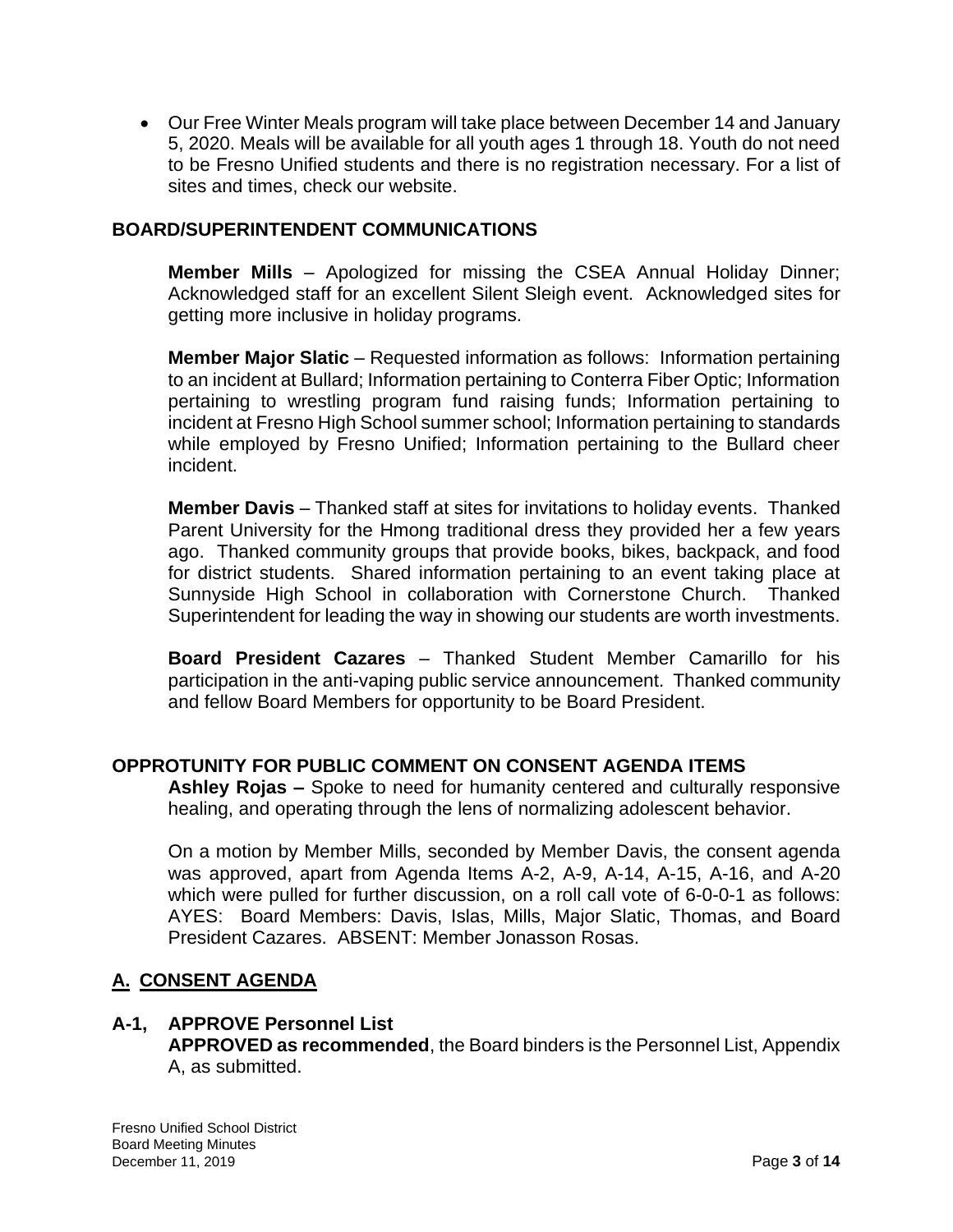# **A-2, ADOPT Findings of Facts and Recommendations of District Administrative Board**

 **ADOPTED as recommended,** the Findings of Fact and Recommendations of District Administrative Panels resulting from hearings on expulsion and readmittance cases conducted during the period since the November 20, 2019 Regular Board meeting.

 On a motion by Member Davis, seconded by Member Mills, Agenda Item A-2 was approved by a roll call vote of 5-0-1-1 as follows: AYES: Board Members: Davis, Islas, Mills, Major Slatic, and Board President Cazares. ABSTAINED: Member Thomas. ABSENT: Member Jonasson Rosas.

# **A-3, APPROVE Minutes from Prior Meeting**

 **APPROVED as recommended,** the draft minutes for the November 20, 2019 Regular Board Meeting.

# **A-4, APPROVE Renewal Agreement with Kaiser Permanente**

 **APPROVED as recommended,** a renewal agreement with Kaiser Permanente to district has offered medical benefit coverage through Kaiser Permanente since April 01, 2012. Kaiser is one of two different medical networks under which district provide medical services on behalf of benefit eligible employees and retirees. The employees and retirees access medical care, the other being Anthem.

## **A-5, APPROVE Agreement with Halcyon Behavioral Services**

 **APPROVED as recommended**, an agreement with Halcyon Behavioral Services for the provision of behavioral and mental health administration services for eligible active employees and retirees.

 **APPROVED as recommended**, an amendment to the agreement with Claremont Behavioral Services for the Employee Assistance Program (EAP). The EAP provides district health plan members with access to services in support of clinical **A-6, APPROVE Amendment to Agreement with Claremont Behavioral Services**  and life management events.

# **A-7, APPROVE Revised Job Description for Paraprofessional – Child Development**

 **APPROVED as recommended,** the revised job description of Paraprofessional – Child Development. This revision reflects the requirements for Every Student Succeeds Act (ESSA) compliance (formerly No Child Left Behind) and compliance with California Health and Safety Code with (a) the completion of six education or child development; and (b) a current valid Emergency Medical Service Authority (EMSA) Pediatric First Aid/CPR certificate, proof of immunizations or immunity for measles, and pertussis, proof of influenza vaccine or declination to be submitted each year between August 1, and December 1 of each year, and proof of Current Mandated Reporter Training Certificate for Child Care Providers. The Paraprofessional – Child Development position is designated postsecondary semester units or equivalent quarter units in early childhood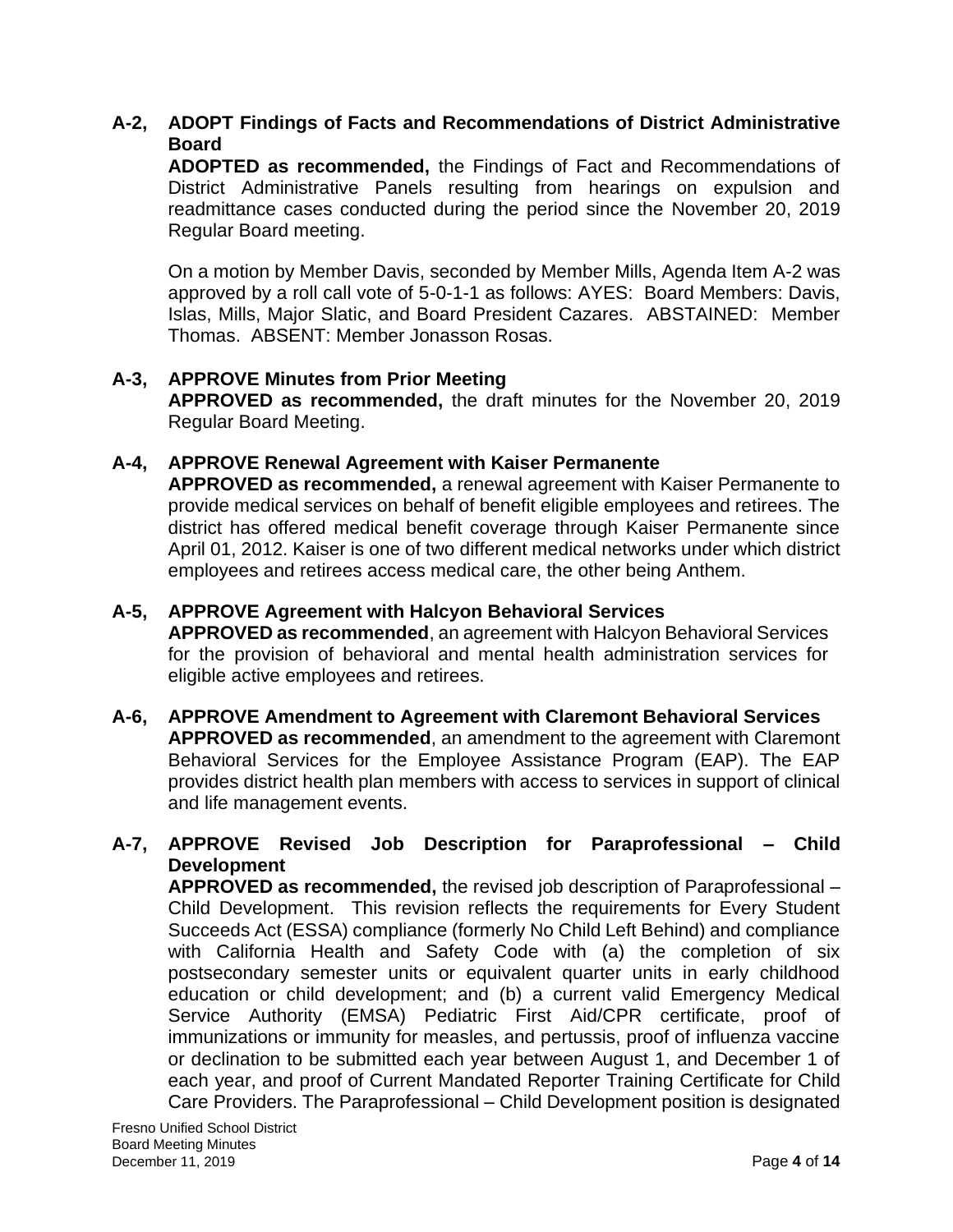Classified, non-exempt and placed on G-19 of the Classified salary schedule.

## **A-8, APPROVE Award of Bid 20-10, Cambridge High School Student Services and Administration Office Improvements**

 Student Services Building and Administration Building for Cambridge High School. The project will convert an existing classroom into four office spaces to accommodate confidential student support services, add one office space in the Administration Building, and provide site accessibility improvements. Staff recommends award to the lowest responsive, responsible bidder: Divcon **APPROVED as recommended**, Bid 20-10, for interior space modifications in the Incorporated (Clovis, California) \$268,000.

## **A-9, APPROVE Grant Application to US Department of Agriculture Farm to School Program**

 **APPROVED as recommended**, the submission of a grant application to the US Department of Agriculture Farm to School Program, which provides funding to support implementation of programs that improve access to local foods. The Food Services Department is working to develop and establish supply chains from regional small farms, focusing on produce that is practical to process, meets safety requirements, can be easily stored, and is of interest to students. The grant application requests \$100,000 for procurement of a machine to fill and seal small condiment containers. This equipment will streamline production, simplify storage and distribution, increase food safety and allow for addition of new sauce-based products developed from produce sourced locally from small farmers.

 For the record, there were questions/comments from Board Members to address Agenda Item A-9. A summary is as follows: Expressed appreciation for this work. Commended staff for work in this area.

 On a motion by Member Islas, seconded by Member Mills, Agenda Item A-9 was approved by a roll call vote of 6-0-0-1 as follows: AYES: Board Members: Davis, Islas, Mills, Major Slatic, Thomas, and Board President Cazares. ABSENT: Member Jonasson Rosas.

# **A-10, DENY Claim GL 19-0503-3079**

**DENIED as recommended**, is a Claim for Damages by a Minor, case GL19- 0503-3079.

### **A-11, DENY Claim GL 19-0515-4186**

**DENIED as recommended**, a Claim for Damages by Walter Hellings III, case GL 19-0515-4186.

# **A-12, DENY Claim GL 19-0604-3309**

**DENIED as recommended,** a Claim for Damages by Frances Morozoff, case GL 19-0604-3309.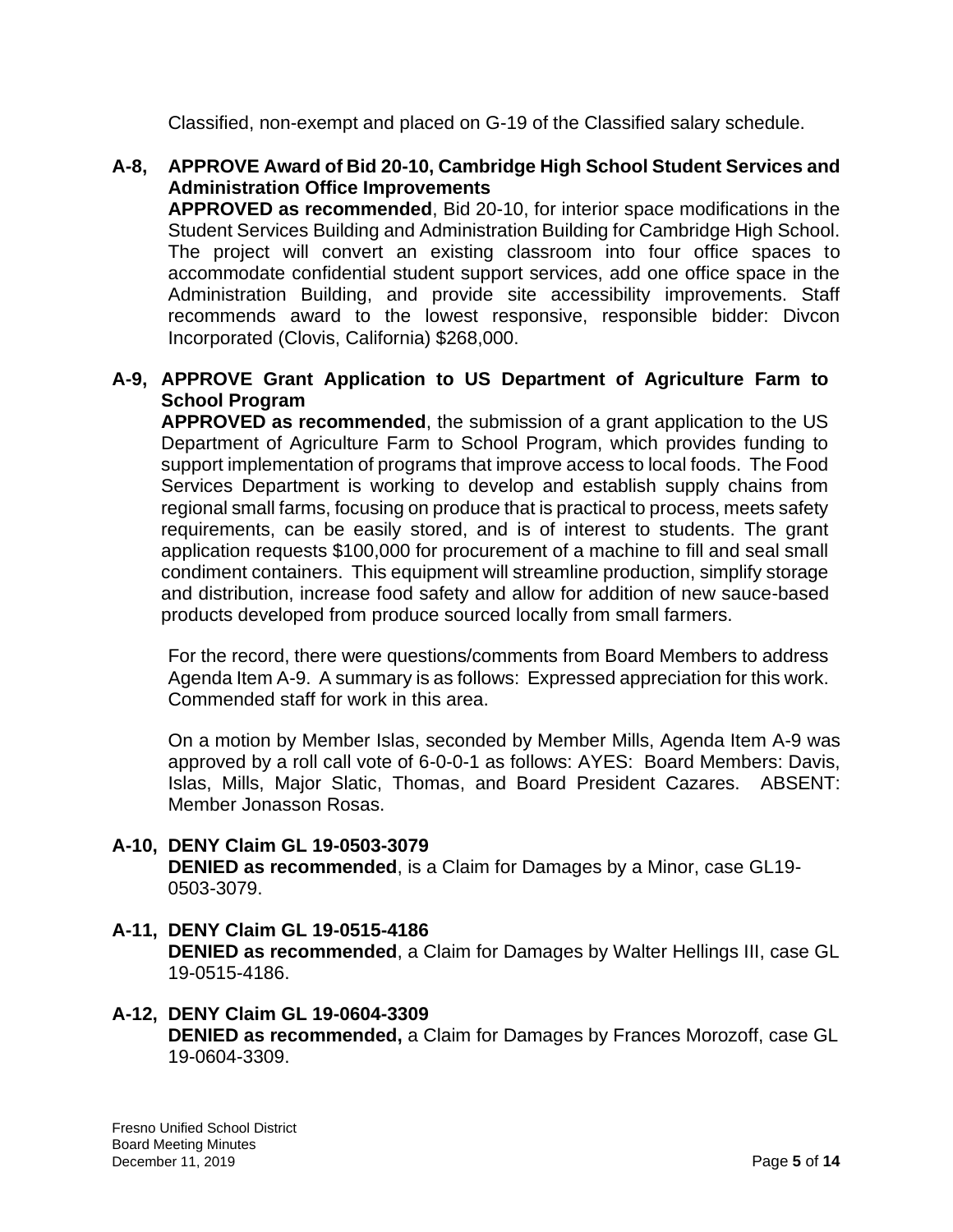#### **A-13, DENY Claim GL 19-0812-4232**

**DENIED as recommended,** a Claim for Damages by a minor, case GL 19-0812- 4232.

### their 2019/20 Clean Fuel Transportation Pilot Career Opportunity Project. **A-14, RATIFY Grant Funds from Cerritos Community College District for the Clean Fuels Transportation Pilot Career Opportunity Project RATIFIED as recommended**, a grant award from Cerritos Community College District that will provide Duncan Polytechnical High School \$55,000 as part of

 For the record, there were questions/comments from Board Members to address Agenda Item A-14. A summary is as follows: Took a moment to commend and celebrate the great work taking place at Duncan. Commented that this item is an example of the District responding to the changing times. Thanked staff for work in this area.

 On a motion by Member Islas, seconded by Member Mills, Agenda Item A-14 was ratified by a roll call vote of 6-0-0-1 as follows: AYES: Board Members: Davis, Islas, Mills, Major Slatic, Thomas, and Board President Cazares. ABSENT: Member Jonasson Rosas.

#### **A-15, RATIFY Renewal Agreement with County of Fresno for a Deputy Sheriff at Wawona K-8 School**

 **RATIFIED with an amendment,** an agreement with the County of Fresno Sheriff's Office (SO) to provide a Deputy Sheriff at Wawona K-8 School for intervention, prevention, education, and law enforcement activities during normal school hours and operations. All middle schools, Baird 5-8, and Hamilton K-8 have assigned law enforcement officers on the campus. Wawona is located in the County of Fresno and therefore within SO jurisdiction.

 For the record, there were questions/comments from Board Members to address Agenda Item A-15. A summary is as follows: Requested clarity pertaining to cost of services to be paid by contract. More information on what intervention, prevention, and education looks like; how will these be provided by Sheriff? How does this contract integrate with the district's Department of Prevention and Intervention? What is the Sheriff providing that the district can't provide? Is Wawona part of the Restorative Practices program? Does the district have an opportunity to select which Sheriff is assigned to the site? Is site requesting this contract to be renewed? Has the site expressed concern with the current Sheriff on site? If concerns should arise, how would issue be handled? Chief Operations Officer Karin Temple, Executive Director Jason Duke, and Sergeant Adam Maldonado were available to provide clarity.

 For the record, Member Islas recommended amendments to Agenda Item A-15, as follows: 1) Contract term to remain as a one-year term; 2) Be proactive in selection of Officer assigned to site; 3) Training and connection to the district's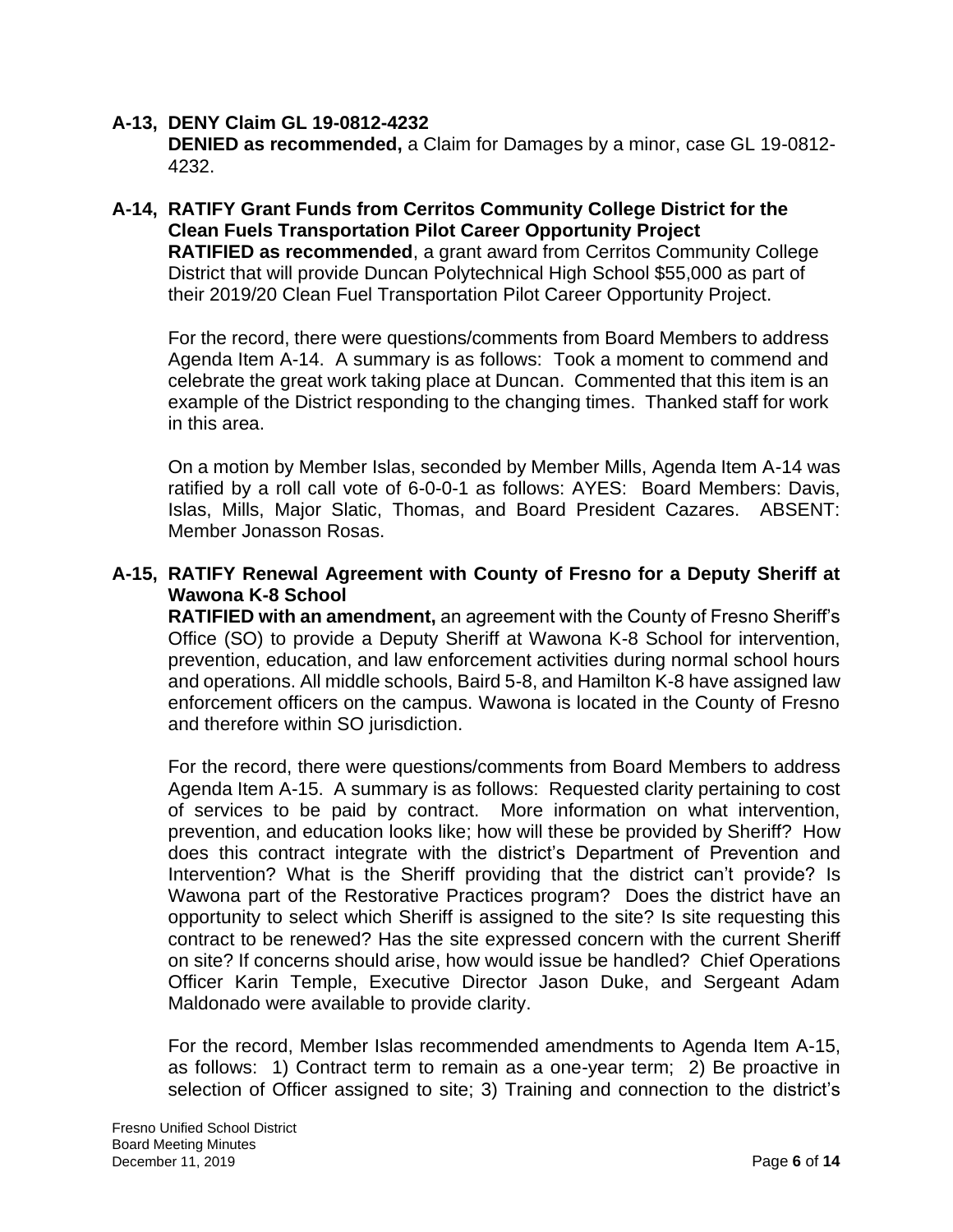Department of Prevention and Intervention; 4) Be provided a report of incidents taking place, data shared between district and Sheriff's Office.

 On a motion by Member Mills, seconded by Member Major Slatic, Agenda Item A- 15 was ratified with an amendment of the contract remaining a one-year term, by a roll call vote of 5-0-1-1 as follows: AYES: Board Members: Davis, Mills, Major Slatic, Thomas, and Board President Cazares. ABSTAINED: Member Islas.<br>ABSENT: Member Jonasson Rosas.

## **A-16, RATIFY Renewal Agreement with County of Fresno for Deputy Probation Officers at High Schools**

 **RATIFIED as recommended**, an agreement with the County of Fresno, Probation Department to provide nine Deputy Probation Officers at Bullard, Cambridge, DeWolf, Edison, Fresno, Hoover, McLane, Phoenix, Roosevelt and Sunnyside High Schools to supervise students on probation. The total cost is \$1,287,385, which includes \$1,183,885 in salaries and benefits, and \$103,500 in estimated the same as in previous years and is 26.2% of the total cost with the balance services and supplies (vehicle, radio, phones). The district's portion, \$337,500, is supported by County Juvenile Justice Crime Prevention Act funds.

 For the record, there were questions/comments from Board Members to address Agenda Item A-16. A summary is as follows: Requested clarity as to caseload of How does the Department of Probation integrate with the district's Department of Prevention and Intervention? Requested board communication pertaining to data shared between the district and the Probations Department. Chief Operations Officer Karin Temple, Chief Probation Officer Kirk Haynes, Executive Director Probation Officers. Requested clarity on percentage of cost the district will pay. Ambra O'Connor were available to provide clarity.

 On a motion by Member Davis, seconded by Member Mills, Agenda Item A-16 was ratified by a roll call vote of 6-0-0-1 as follows: AYES: Board Members: Davis, Islas, Mills, Major Slatic, Thomas, and Board President Cazares. ABSENT: Member Jonasson Rosas.

### **A-17, RATIFY Change Orders for the Projects Listed Below**

 **RATIFIED as recommended**, change orders for the following projects. These change orders are for projects completed or substantially completed over the summer, which is why there are more change orders than typically presented at one time.

 Bid 18-09, Construction of New Classroom Buildings and Modernization of Administration Building for Slater Elementary School Change Order 8 presented for ratification (buildings): \$325,337

 Change Order 1 presented for ratification: \$-1,500 Bid 19-14, Wishon Elementary School Boiler and Chiller Replacement Deduct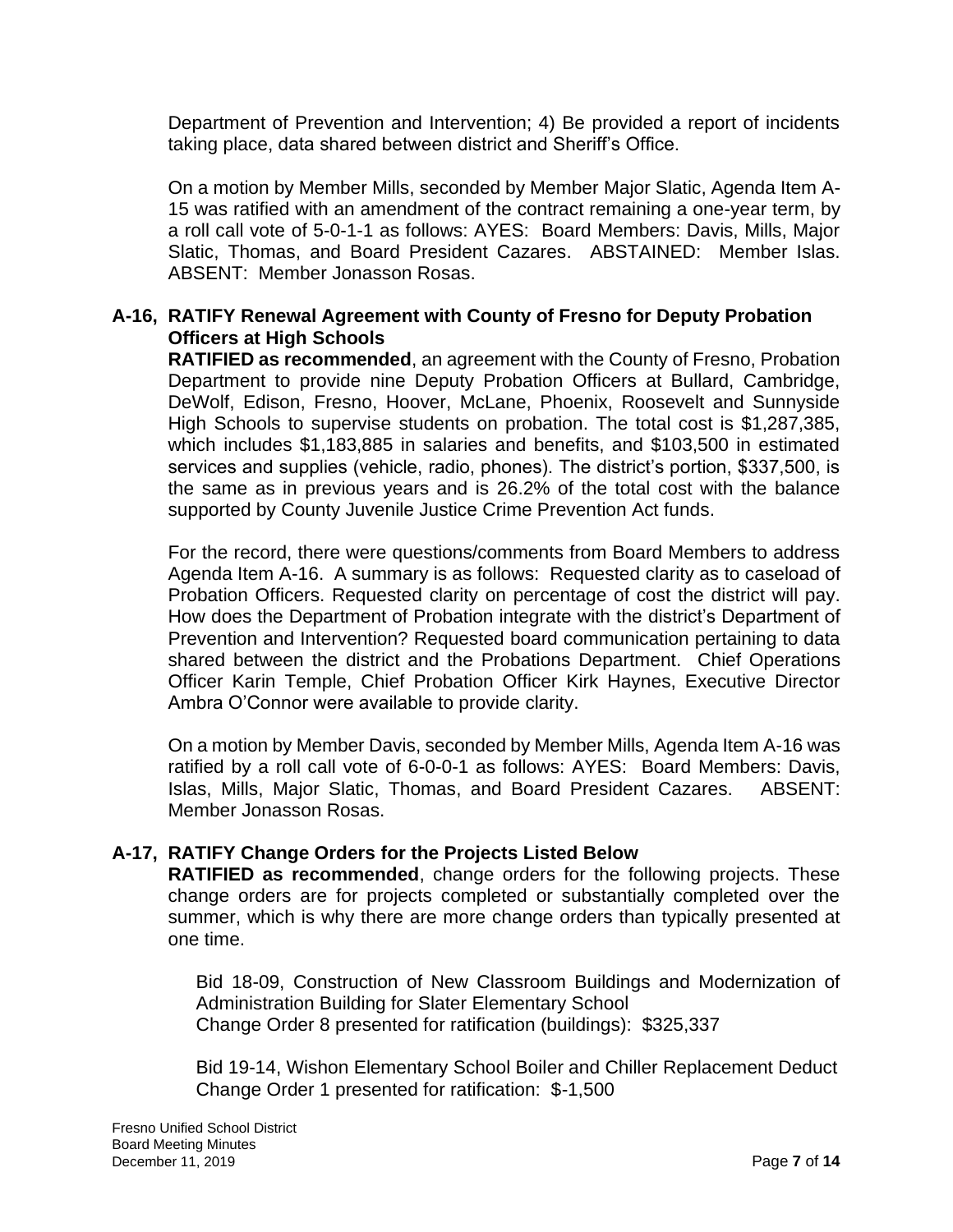Bid 19-20 Section B, HVAC Multipurpose Room Improvements at: Viking and Vinland elementary schools Change Order 2 presented for ratification (Viking): \$3,085 Change Order 2 presented for ratification (Vinland): \$5,362

 Change Order 2 presented for ratification: \$6,539 Change Order 1 presented for ratification: \$4,647 Bid 19-26 Sections A and B, Boiler Replacement for: Balderas and Centennial Elementary Schools, Cooper Middle School and McLane High School Bid 19-38, Edison High School Gymnasium Floor Replacement

 Bid 19-41, Wawona K-8 School Classroom and Restroom Additions Deduct Change Order 2 presented for ratification: \$-336,707

 Change Order 1 presented for ratification: \$13,597 Bid 19-43, Fresno High School Gymnasium Locker Installation

 Change Order 1 presented for ratification: \$73,983 Bid 19-46, Ventura and 10th - Old Juvenile Hall Demolition, Phase 1

 Bid 19-49, Calwa and King Elementary Schools Portable Classroom Change Orders 2-4 presented for ratification: \$35,622 Infrastructure

 Change Orders 1-2 presented for ratification: \$40,313 Bid 19-54, Bullard Talent Site and Security Improvements

 Bid 19-55, Phoenix Secondary Academy Portable Infrastructure and Site Development

Change Order 1 presented for ratification: \$7,028

 Bid 19-56, Renovations at Fresno City College for Design Science High School Change Order 4 presented for ratification: \$0 (contract duration increase only)

#### **A-18, RATIFY the Filing of Notices of Completion**

 RATIFIED as recommended, the Notices of Completion for the following projects, which have been completed according to plans and specifications.

Bid 18-09, Construction of New Classroom Buildings and Modernization of Administration Buildings for Slater Elementary School

Bid 19-14, Wishon Elementary School Boiler and Chiller Replacement

 Bid 19-31 Section A, Lighting Improvements at Birney, Centennial and Vinland Elementary Schools Lighting Improvements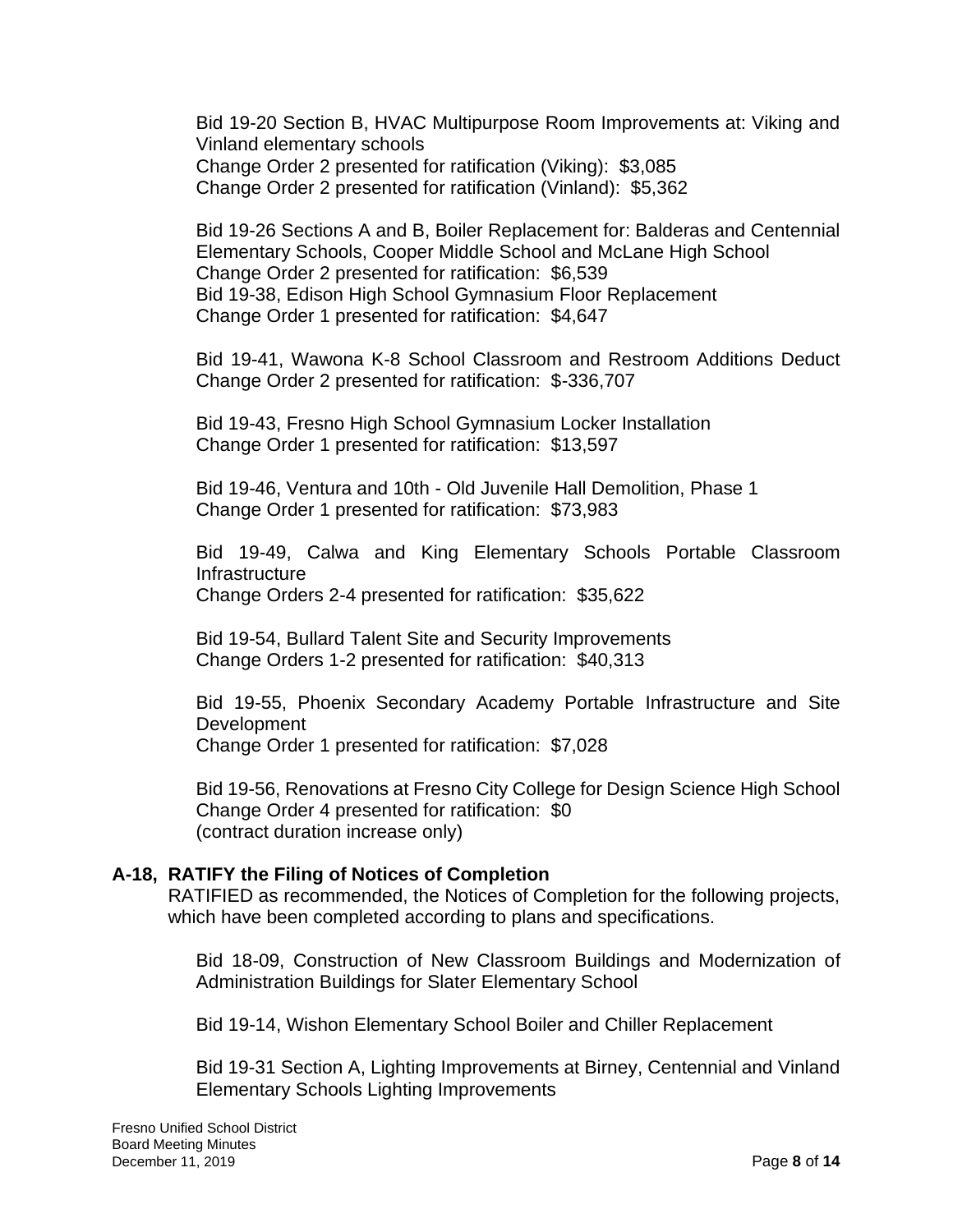Bid 19-43, Fresno High School Gymnasium Locker Installation

 Bid 19-49, Calwa and King Elementary Schools Portable Classroom Infrastructure

Bid 19-54, Bullard Talent Site and Security Improvements

Bid 19-56, Renovations at Fresno City College for Design Science High School

# **A-19, RATIFY Purchase Orders from September 1, 2019 through September 30, 2019 – Primary Report**

 **RATIFIED as recommended**, purchase orders issued from September 1, 2019 through September 30, 2019. Two agenda items are presented to ratify purchase orders. The first item includes the Primary Report with all purchase orders issued during the reported dates with the exception of those that may present a potential conflict of interest for an individual Board member. All remaining purchase orders are in the Supplemental Report and presented as a second agenda item.

# **A-20, RATIFY Purchase Orders from September 1, 2019 through September 30, 2019 – Supplemental Report**

 **RATIFIED as recommended**, purchase orders issued from September 1, 2019 through September 30, 2019. Two agenda items are presented to ratify purchase orders. The first item includes the Primary Report with all purchase orders issued during the reported dates with the exception of those that may present a potential conflict of interest for an individual Board member. All remaining purchase orders are in the Supplemental Report and presented as a second agenda item.<br>For the record, Member Mills read the following statement:

For the record, Member Mills read the following statement:

 financial investments that are valued at or above the reporting threshold in PG&E. Therefore, in the interest of full transparency, I am abstaining from "Item A-20 on tonight's agenda contains purchase orders for PG&E. I have this vote pursuant to Board Bylaw 9270."

 On a motion by Member Davis, seconded by Board President Cazares, Agenda Item A-20 was ratified by a roll call vote of 5-0-1-1 as follows: AYES: Board Members: Davis, Islas, Major Slatic, Thomas, and Board President Cazares.<br>ABSTAINED: Board Clerk Mills. ABSENT: Member Jonasson Rosas. ABSTAINED: Board Clerk Mills, ABSENT: Member Jonasson Rosas,

# **END OF CONSENT AGENDA**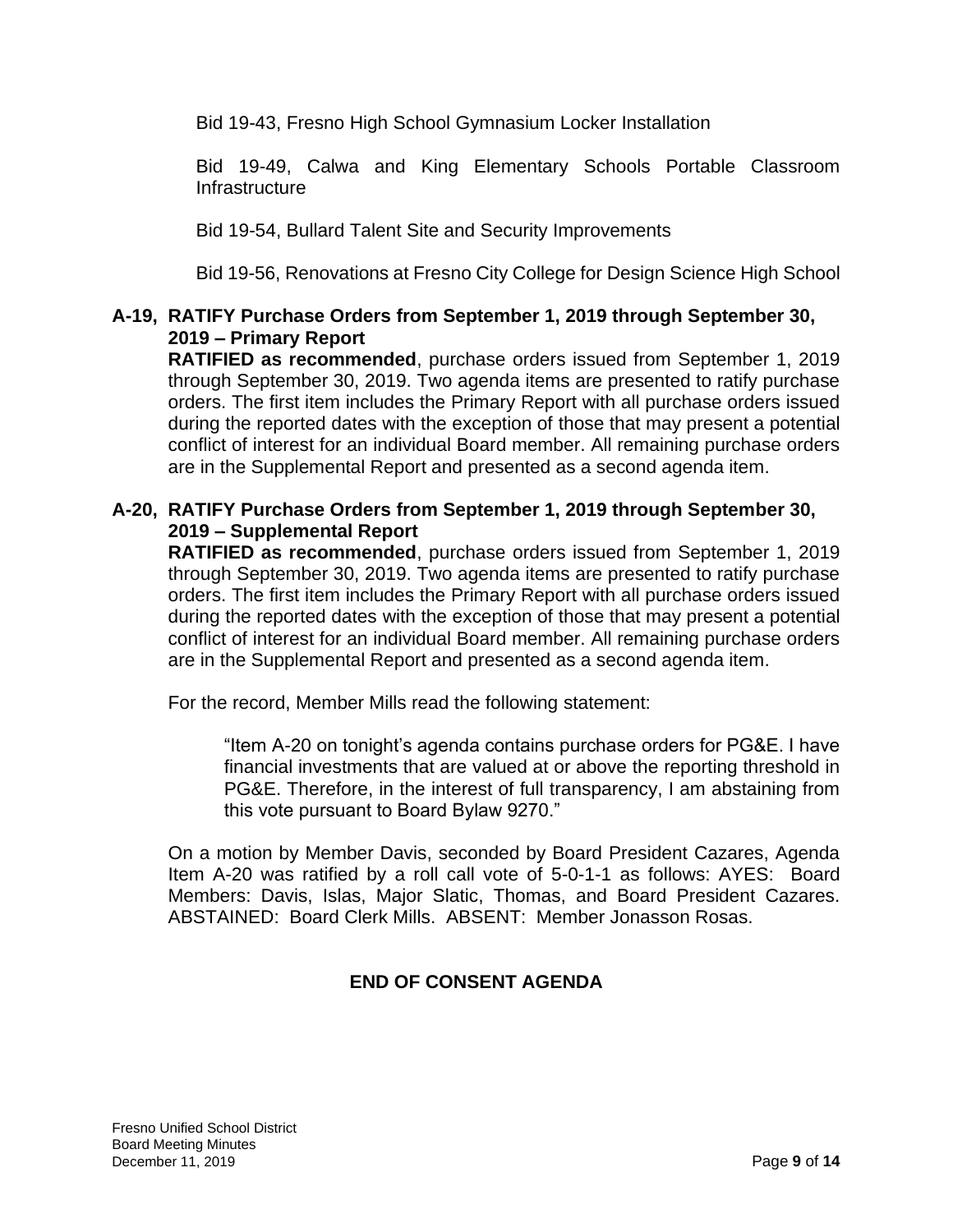### **UNSCHEDULED ORAL COMMUNICATIONS**

 **Patricia Camarillo** – Spoke to provide clarification pertaining to her caseload size and additional responsibilities in the Visually Impaired program.

 pertaining to special education standards for student/teacher ratios and where the district is lacking, so that the Board may take into consideration for budget For the record, Board President Cazares requested information be provided purposes.

# **B. CONFERENCE/DISCUSSION AGENDA**

#### **B-21, HOLD a Public Hearing in the Matter of the Aspen Ridge High School Charter Petition**

 **HELD Public Hearing**. Aspen Public Schools, Inc. has delivered a petition to the district seeking authorization to open a new charter, Aspen Ridge High School. The charter seeks to open in Fall 2020 with approximately 100 freshmen expanding each year to ultimately reach 420 students in grades nine through twelve. The charter petition was presented to the Board for receipt on November 20, 2019, with a request for a decision at the December 18, 2019 Board meeting.

The Public Hearing in the Matter of the Aspen Ridge High School Charter Petition convened at 7:00 p.m.

# **OPPROTUNITY FOR PUBLIC COMMENT**

 **Matthew Dildine** – Spoke in support of Aspen Ridge High School Charter Petition. **Victor Celoya** – Spoke in support of Aspen Ridge High School Charter Petition. **Abel Ruiz** – Spoke in support of Aspen Ridge High School Charter Petition.

 For the record, there were questions/comments from Board Members to address Agenda Item B-21. A summary is as follows: Requested clarification as to the geographic location of the site? Requested clarification to what is unique and different about the Aspen Ridge program from the district sites in the same area? Are the 420 students to enroll exclusively homeless and foster students? Where will the 420 students come from? Requested clarification from district staff pertaining to the fiscal impact to the district. Requested clarification regarding the 420 capacity of program? Is there any legal impediment to having a preference for foster and homeless youth in the petition? Do you have an administrative credential? It's expected that you would have one before the school opens and serves students? Do you have experience with high school? Does your education include a master's degree and an administrative credential? Your bachelor's degree is in Science? Will transportation be provided? How will the Summit Learning Program blend with dual enrollment? Deputy Superintendent/CFO Ruth F. Quinto, Yesenia Carrillo of Hatmaker Law Group, Mr. Joshua Hodges and Mr. Matthew Dildine were available to provide clarity.

For the record, no action was required for this item.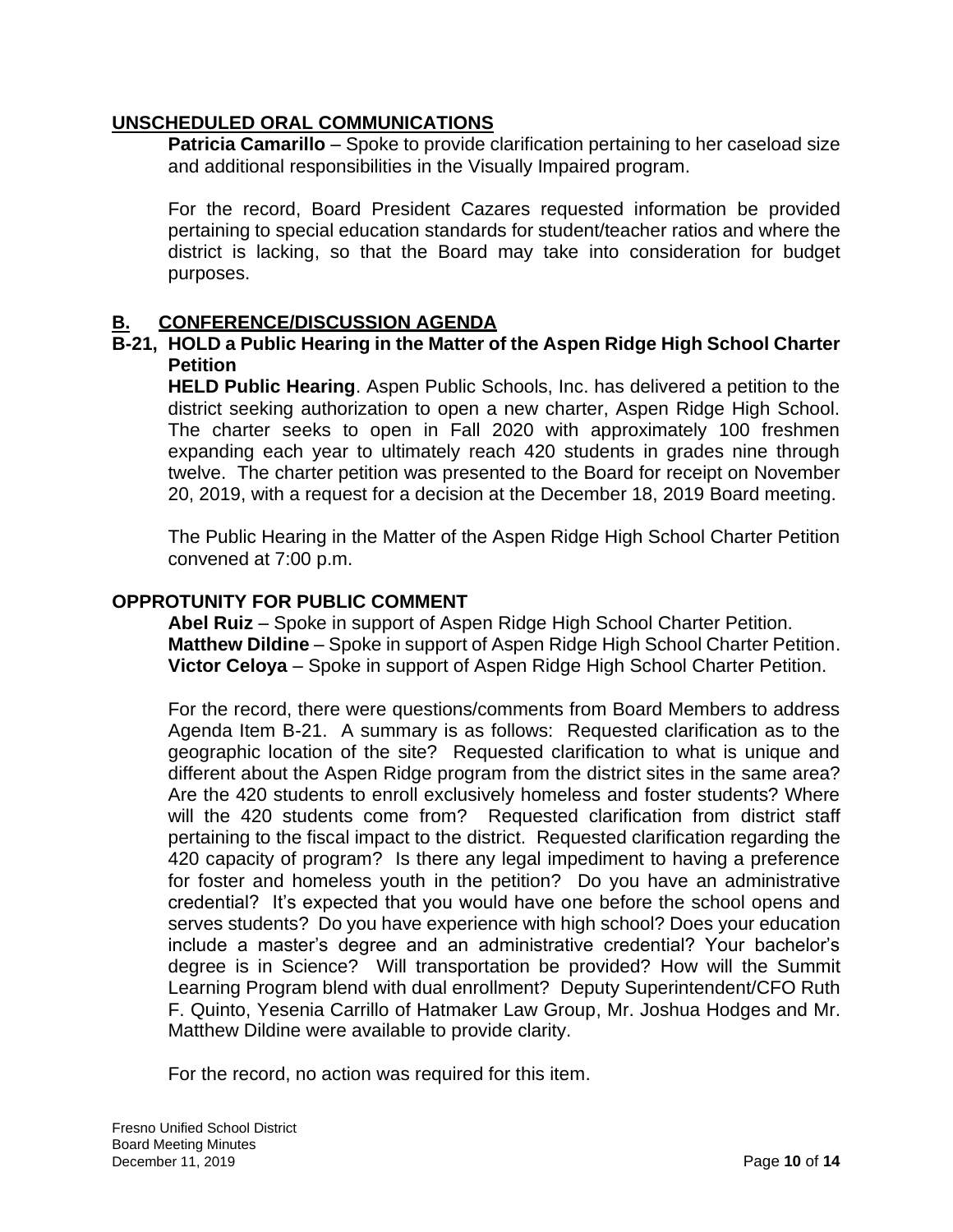The Public Hearing in the Matter of the Aspen Ridge High School Charter Petition adjourned at 7:44 p.m.

## **B-22, PRESENT and DISCUSS Visual and Performing Arts Update**

 **DISCUSSED**, overview on the current status of visual and performing arts instruction and student opportunities within Fresno Unified.

 The presentation included these topics: Newly adopted California Arts Standards and next steps; Current arts education and opportunities across the district; Any Given Child Initiative update; Outcomes from the Student Support and Academic Enrichment grant.

# **OPPROTUNITY FOR PUBLIC COMMENT**

 **Shirley Fraser** – Spoke in support of the Visual and Performing Arts program. She recalled when the elementary music program was cut.

**Lilia Chavez** – Spoke in support of the Visual and Performing Arts program.

 For the record, there were questions/comments from Board Members to address Agenda Item B-22. A summary is as follows: What needs to be done to increase the Arts across the district, specifically in elementary school? Do we have relationships with schools of higher education to bring in teachers of the Arts? Several ideas for events provided to Ms. Aujero. How to address issue of students being placed in elective art classes who don't want to be there? Equity around the district. Expressed support of bringing Arts to the students. Manager Catherine Aujero was available to provide clarity.

For the record, no action was required for this item.

# **B-23, DISCUSS and APPROVE the 2018/19 Audited Financial Statements Prepared by Crowe LLP**

 Included in the Board binders is the Annual Financial Audit Report as prepared by our external auditors, Crowe LLP. The audit report has been completed for submission to the State Department of Education. Each year the district is required to have its financial statements audited by an independent accounting firm. We are pleased to report that Fresno Unified School District has received an "Unmodified Opinion" for the 2018/19 Audit, which is the best opinion that can be issued.

 For the record, there were questions/comments from Board Members to address Agenda Item B-23. A summary is as follows: Expressed thanks to the team for their work. Mr. Charles Rabiley was available to provide clarity.

 On a motion by Member Davis, seconded by Member Mills, Agenda Item B-23 was approved by a roll call vote of 6-0-0-1 as follows: AYES: Board Members: Davis, Islas, Mills, Major Slatic, Thomas, and Board President Cazares. ABSENT: Member Jonasson Rosas.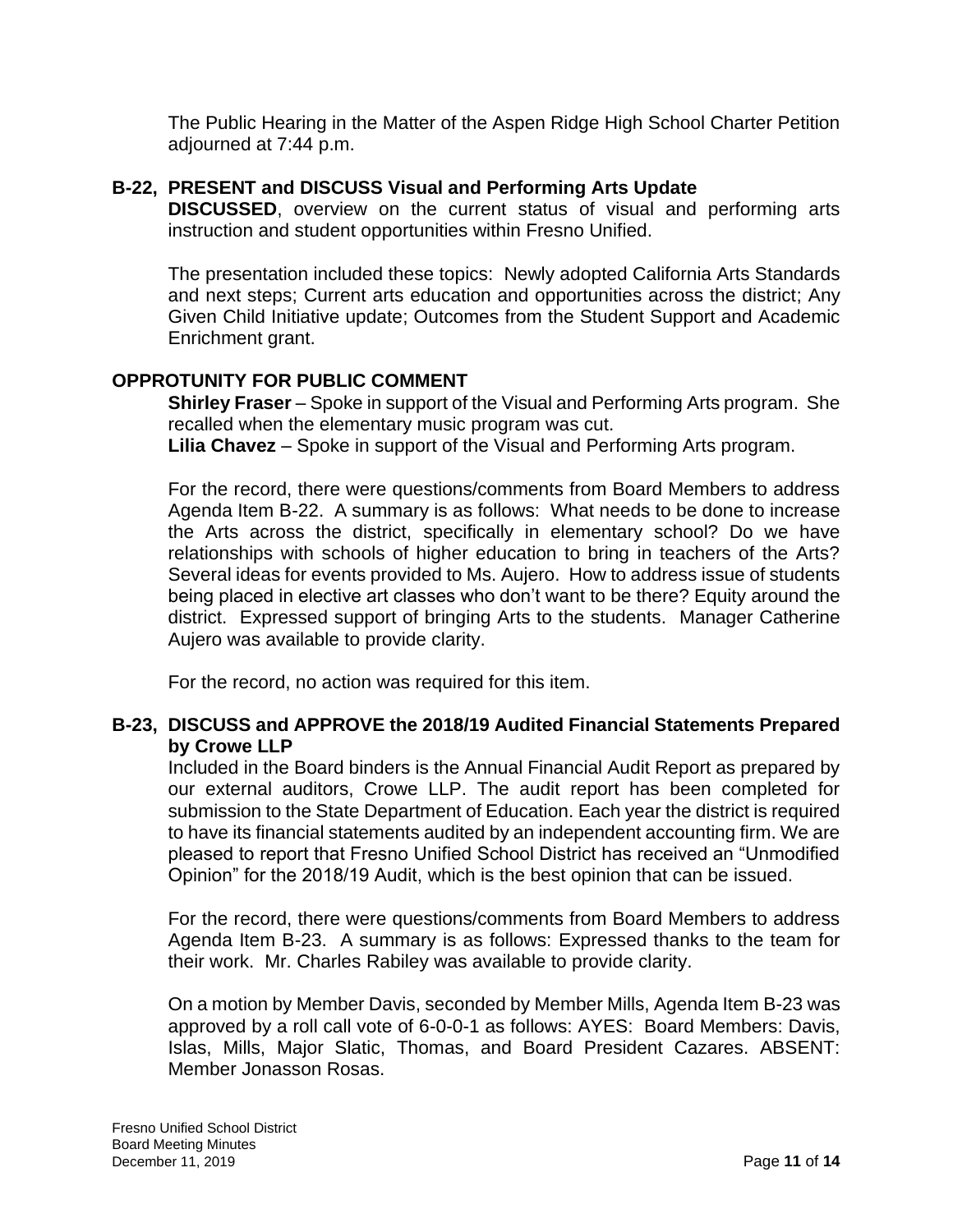### **B-24, DISCUSS and APPROVE the 2019/20 First Interim Financial Report with a Positive Certification**

 California school districts are required to approve interim financial reports twice Report is presented for approval and reflects a positive certification of the district's financial condition. The report is based on the October 31, 2019 year-to-date each fiscal year. Fresno Unified School District's 2019/20 First Interim Financial revenue and expenditures as required by state law.

The Superintendent recommends approval of the First Interim Financial Report for submission to the County Superintendent of Schools. Fiscal impact: A positive certification reflects that the district's projected reserve for 2019/20 at \$93.88 million exceeds the minimum required reserve for economic uncertainties (2%). Additionally, projections indicate a positive cash balance for the current year and two subsequent years. In addition, the support material reflects a multi-year projected budget for the Unrestricted General Fund and utilizes the state assumptions developed by the California County Superintendents Educational Services Association.

Services Association.<br>For the record, there were questions/comments from Board Members to address Agenda Item B-24. A summary is as follows: What is the approximate dollar amount of increase to the health fund for the upcoming year? Deputy Superintendent/CFO Ruth F. Quinto was available to provide clarity.

 On a motion by Member Mills, seconded by Member Islas, Agenda Item B-24 was approved by a roll call vote of 6-0-0-1 as follows: AYES: Board Members: Davis, Islas, Mills, Major Slatic, Thomas, and Board President Cazares. ABSENT: Member Jonasson Rosas.

# **B-25 DISCUSS and APPROVE Appointments to the California School Boards Delegate Assembly**

 Each year member boards elect and/or appoint representatives to the California School Boards (CSBA) Delegate Assembly. According to CSBA's Bylaws and Standing Rules, districts with an ADA of 30,000 or above, qualify to appoint or reappoint representative(s) from their board to the CSBA's Delegate Assembly for a two-year term beginning April 1, 2020 through March 31, 2022.

 On a motion by Board President Cazares, seconded by Member Mills, nomination of Member Mills to the CSBA Delegate Assembly did not pass, by a roll call vote of 3-3-0-1 as follows: AYES: Board Members: Mills, Major Slatic, and Board President Cazares. NOES: Members Davis, Islas, Thomas. ABSENT: Member Jonasson Rosas.

 On a motion by Member Islas, seconded by Member Davis, nomination of Member Thomas to the CSBA Delegate Assembly was approved by a roll call vote of 4-2- 0-1 as follows: AYES: Board Members: Davis, Islas, Thomas, and Board President Cazares. NOES: Members Mills and Major Slatic. ABSENT: Member Jonasson Rosas.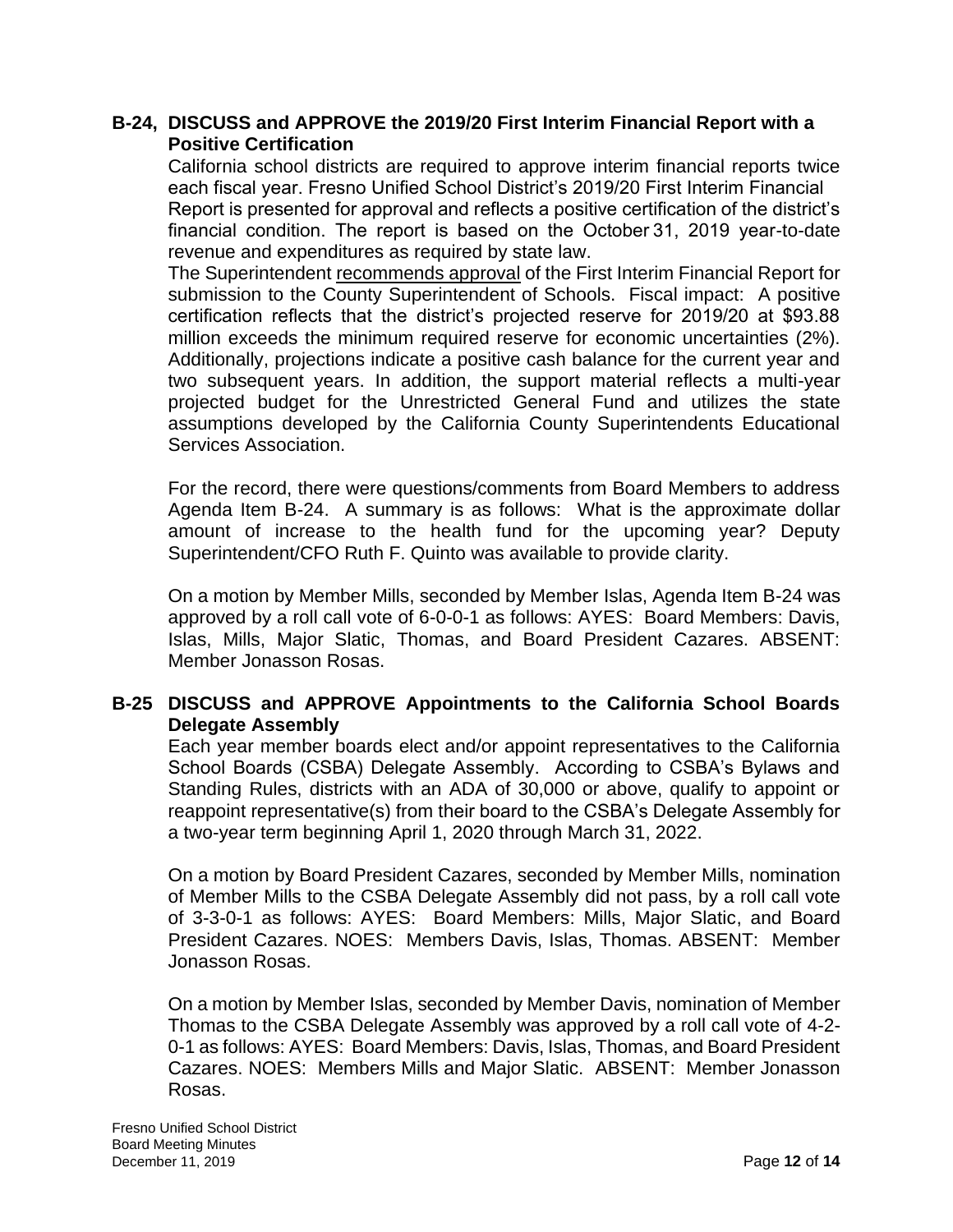# **C. RECEIVE INFORMATION & REPORTS**

# **C-26, RECEIVE Proposed Revisions for Board Policies**

 RECEIVED as recommended, proposed revisions for the following nineteen Board Policies (BP):

- BP 0410 Nondiscrimination in District Programs and Activities
- BP 1312.3 Uniform Complaint Procedures
- BP 5113.2 Work Permits
- BP 5116 Student Attendance Boundaries and Student Transfers
- BP 5116.1 Intradistrict And Interdistrict Voluntary Enrollment
- BP 5131.2 Anti-Bullying
- BP 5141.52 Suicide Prevention
- BP 5145.13 Response to Immigration Enforcement
- BP 5145.3 Nondiscrimination/Harassment
- BP 5145.9 Hate-Motivated Behavior
- BP 6142.7 Physical Education and Activity
- BP 6145 Extracurricular and Cocurricular Activities
- BP 6145.2 Athletic Competition
- • (NEW) BP 6159.1 Procedural Safeguards and Complaints for Special Education
- BP 6164.2 Guidance/Counseling Services
- • (NEW) BP 6164.41 Children with Disabilities Enrolled by Their Parents In Private School
- BP 6177 Summer School
- BP 6178.1 Work Experience Education
- BP 6200 Adult Education

 These revisions meet the legal mandates recommended by the California School requirements and best practices. The items will be brought back for approval at a Boards Association (CSBA), CDE's Federal Program Monitoring (FPM) future Board meeting.

#### **C-27, RECEIVE Notice Regarding Appointment of Board Member Voting Representative and Alternate Voting Representative to the Fresno County Committee on School District Organization Elections**

 California Education Code section 35023 states, *The governing board of each school district of every kind or class shall annually at its initial meeting select one of its members as its representative who shall have one vote for each member to*  be elected to the county committee provided by Article 1 (commencing with Section  *4000) of Chapter 1 of Part 3. The secretary or clerk of the district shall furnish the*  county superintendent of schools with a certificate naming the representative *selected by the board.*